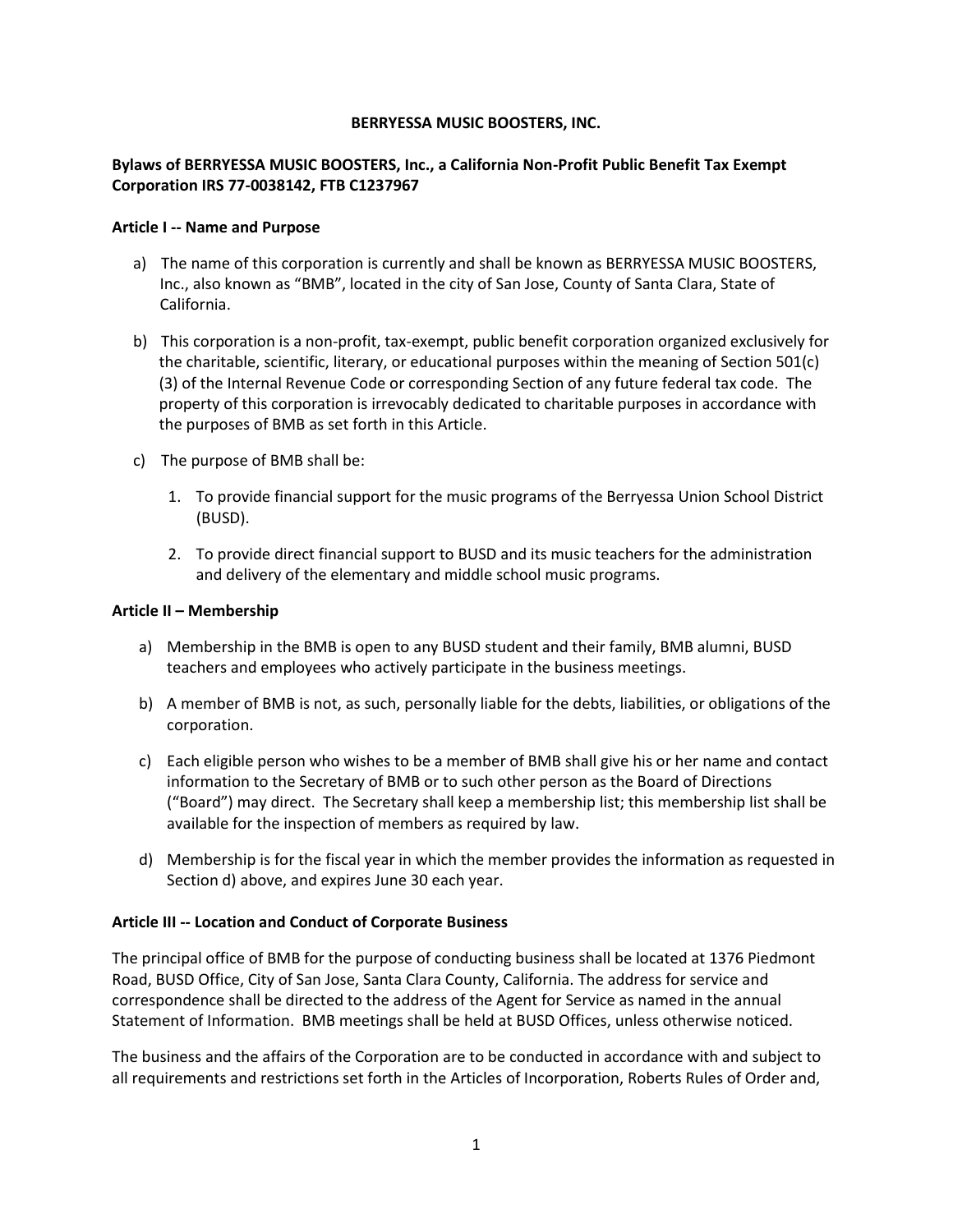where not inconsistent with, in accordance with these Bylaws and such other and further Bylaws or amendments as may be adopted from time to time by the BMB Board.

#### **Article IV - Meetings**

- a) **Regular Meetings.** There shall be a regular meeting of members held at least once every two months on a date to be set by the Board for the purpose of informing members about the activities of the BMB and eliciting members' participation, and for transacting such other business as may come before the meeting. Meetings will be held the third Monday of September, November, January, March, and May. The Board shall annually publish the schedule of Regular Meetings on or around July 1st. Minutes of the previous meeting and the current Treasurer's report will be available at each meeting. The Board may change the date, time and/or location of the Annual Meeting and Regular Meetings upon ten days' notice to members of BMB.
- b) **Board Meetings**. Meetings of the Board shall be presided over by the President. In the President's absence, a temporary Chairperson shall Appointed by the President.
- c) **The Annual Meeting**. The Annual Meeting will be held the third Monday of May for the election of Directors, informing members about the activities of BMB and eliciting members' participation, and for transacting such other business as may come before the meeting. The Annual Meeting may serve as the monthly meeting for the month during which the meeting occurs.
- d) **Special Meetings**. A special meeting of the general membership may be called by the President or by ten (10%) percent or more of the members. When a special meeting is called by members pursuant to this Section, the Secretary of BMB shall designate the time and place for such meetings and provide a minimum forty-eight (48) hours notification to Board members and other interested persons.
- e) **Notice of Meetings**. Notice of meetings shall be provided to members. Such notice shall state the date, time and place of the meeting and the general nature of the business to be transacted.
- f) **Meeting Attendance**. All members should make every effort to attend and participate in the meetings of the BMB.

#### **Article V - Alteration, Amendments or Repeal of Bylaws**

The power to alter, amend, repeal or adopt new Bylaws shall be vested in the Board and is subject to the following:

- a) The bylaws will be reviewed every other year and approved at or before the Annual meeting.
- b) Proposed amendments to the Bylaws shall be voted in accordance with Article VI, Section d).
- c) Proposed changes should be publicly posted on the agenda 24 hours ahead of the actual meeting to allow sufficient notice for the 1st reading.
- d) The 2nd reading and approval of the proposed changes should be publicly posted on the agenda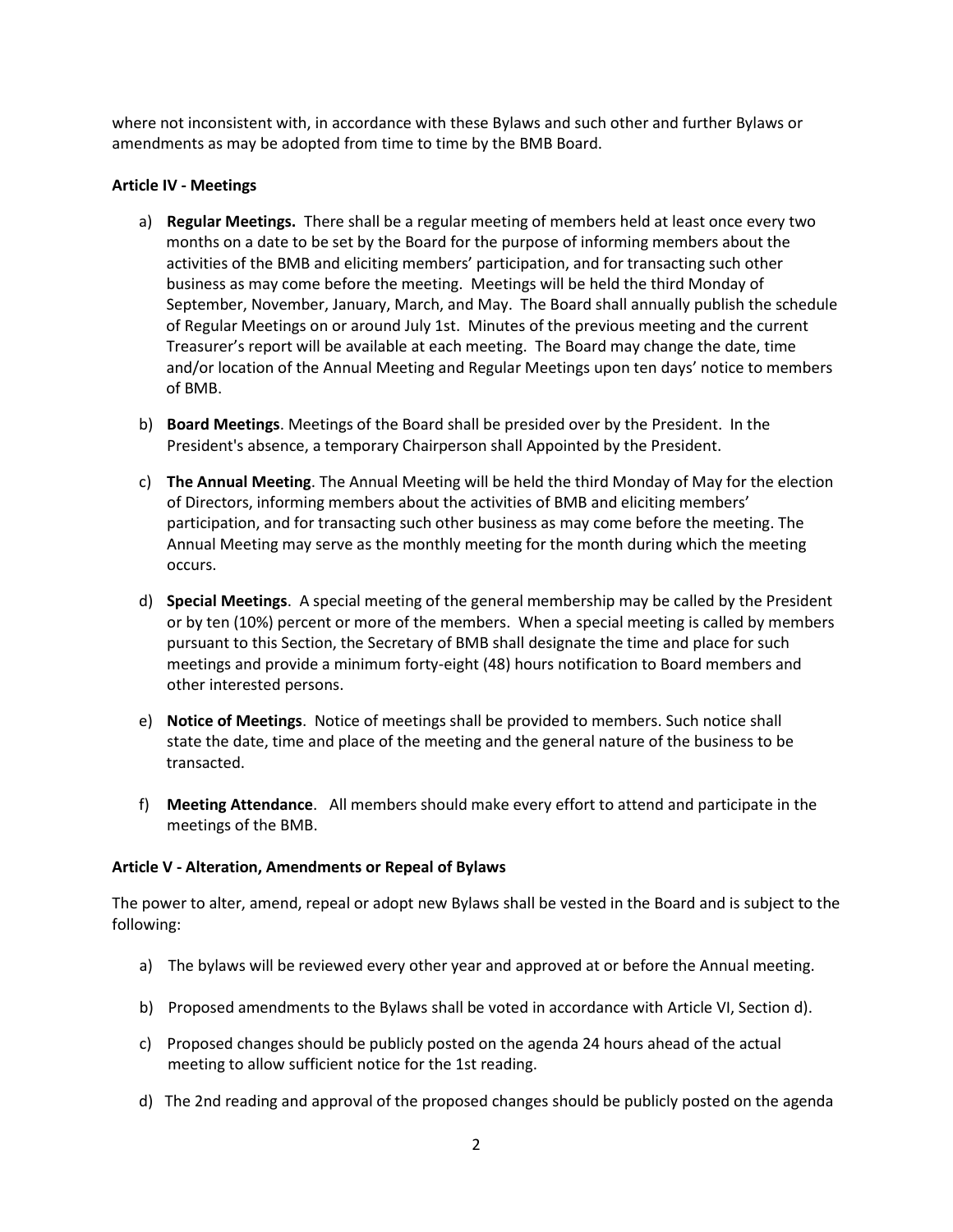twenty-four (24) hours ahead of the actual meeting for final adoption.

e) Written or printed notice setting forth the proposed amendment or a summary of the changes to be affected thereby shall be given to each Board member within sixty (60) days of the voting date.

# **Article VI - Voting Authorities and Requirements**

- a) **Conduct of Business -** Transaction of business shall consist of 2/3 majority of the Board and members present.
- b) **Special Meetings -** Voting during a Special Meeting shall consist of a 2/3 majority of the Board and members present.
- c) **Elections -** Election of Board members shall consist of the majority of members present. Specifics for elections are set forth in Article VIII, Section d).
- d) **Bylaw Alteration, Amendment or Repeal -** Proposed amendments to the Bylaws shall require a quorum vote of the BMB Board and ratified by the Membership.

# **Article VII -- Records**

All books, records, minutes, Bylaws, Articles of Incorporation and any other documents relating to the Corporation shall be open to inspection by all Officers and Directors or BMB members upon request after sufficient notice is given.

# **Article VIII – Nominating for Board of Directors**

Nominees for the offices of President, Treasurer, Assistant Treasurer, Secretary or any elected officer /director authorized to sign checks shall not be related by blood or marriage or reside in the same household.

a) **Nominations for Election of the Board**. The names of nominees for the Board shall be submitted

by the members of BMB. It is the responsibility of all members to recruit and receive names of persons interested in being nominated for Director. Members should nominate candidates who have particular skills, abilities, or expertise needed by BMB and/or who have demonstrated a willingness to contribute time and effort on behalf of BMB.

- b) **Nominees**. A list of nominees hall be submitted the Secretary two weeks prior to the Annual Meeting. The secretary shall make the list of candidates available to all members no later than ten (10) days before the Annual Meeting. The list may include a brief statement of the qualifications of each candidate.
- c) **Nominations From the Floor.** At the Annual Meeting, an opportunity shall be provided for additional nominations (including self-nomination) from the floor, and each candidate shall be afforded the opportunity to make a brief statement to solicit support for his or her candidacy.
- d) **Elections.** The election of Directors shall take place at the Annual Meeting conducted in May. In voting for Directors, each member shall cast as many votes as there are Directors to be elected, but may not vote more than once for each candidate. In the event there are more candidates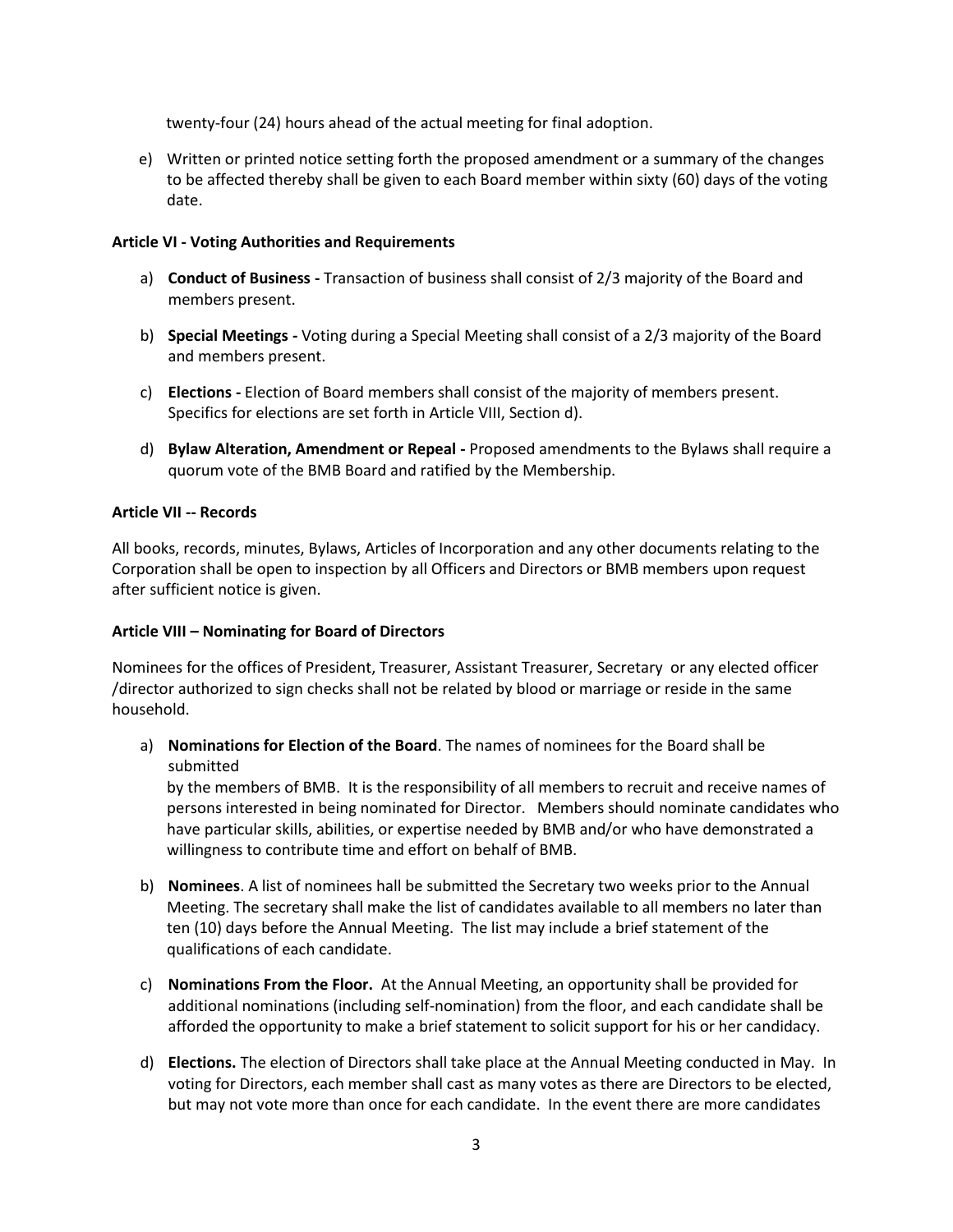for Director than there are Directors to be elected, voting shall be by written ballot. The candidates receiving the highest number of votes, up to the number to be elected, shall be those elected. The term of office shall be July 1 through June 30.

e) **Eligibility**. Only those persons who are eligible and have specifically agreed to serve their term, if elected, shall be nominated for an elected office.

#### **Article IX – Term and Duties of the Board of Directors**

- a) **Term of Office.** Board Officers will be elected for one-year terms. Officers shall serve for a term of one (1) year or until their successors are elected. The term of office begins on July 1 and runs through June 30 of the following year. This coincides with the fiscal year of the corporation.
- b) **Vacancies in Elected Office.** In the event of a vacancy in any elected Board position, the remaining Board members shall appoint a member to fill such Office for the unexpired portion of the term.
- c) **Attendance.** Should a member of the Board be absent from two consecutive meetings without valid excuse in the opinion of the Board, the Board may, by a majority vote, declare the office vacant.

# d) **Duties of Board Officers/Directors.**

- 1. **The President:** The President shall be the executive officer of the BMB. The President shall: a) Preside at regular and special meetings and at meetings of the BMB Board;
	- b) Form special committees and appoint committee members from the membership, as he or she shall see fit;
	- c) Report all actions of general interest taken by the BMB Board to the general membership;
	- d) Coordinate the work of all the officers and committees, and
	- e) Provide updates and/or reports to the BUSD Board of Trustees as requested.

# 2. **The Secretary:** The Secretary shall:

- a) Keep minutes of all meetings (general and Board meetings) and have them available for presentation at the next meeting;
- b) Keep a corporate book containing copies of the Articles of Incorporation, the Bylaws, and any amendments hereto and any rules and regulations issued thereunder;
- c) Notify the Board and members of meetings via email and ensuring notification of general meetings is inserted in the BUSD calendar for wider distribution;
- d) Archive the minutes of past meetings, and
- e) Maintain an attendance list of every meeting.

# 3. **The Treasurer shall:**

- a) Receive and disburse all funds;
- b) Keep an accurate record of all income and disbursements;
- c) Compile and distribute to the Board and members a bi-monthly financial statement including: beginning account balances, income, disbursements, ending account balances, and a detailed list of transactions since the last meeting for their review and approval;
- d) Compile and present for approval within sixty (60) days after the conclusion of each fiscal year of the Corporation, or as soon as completed, an Annual Statement of Revenue and Expenses, a Corporate Balance Sheet and other financial statements as necessary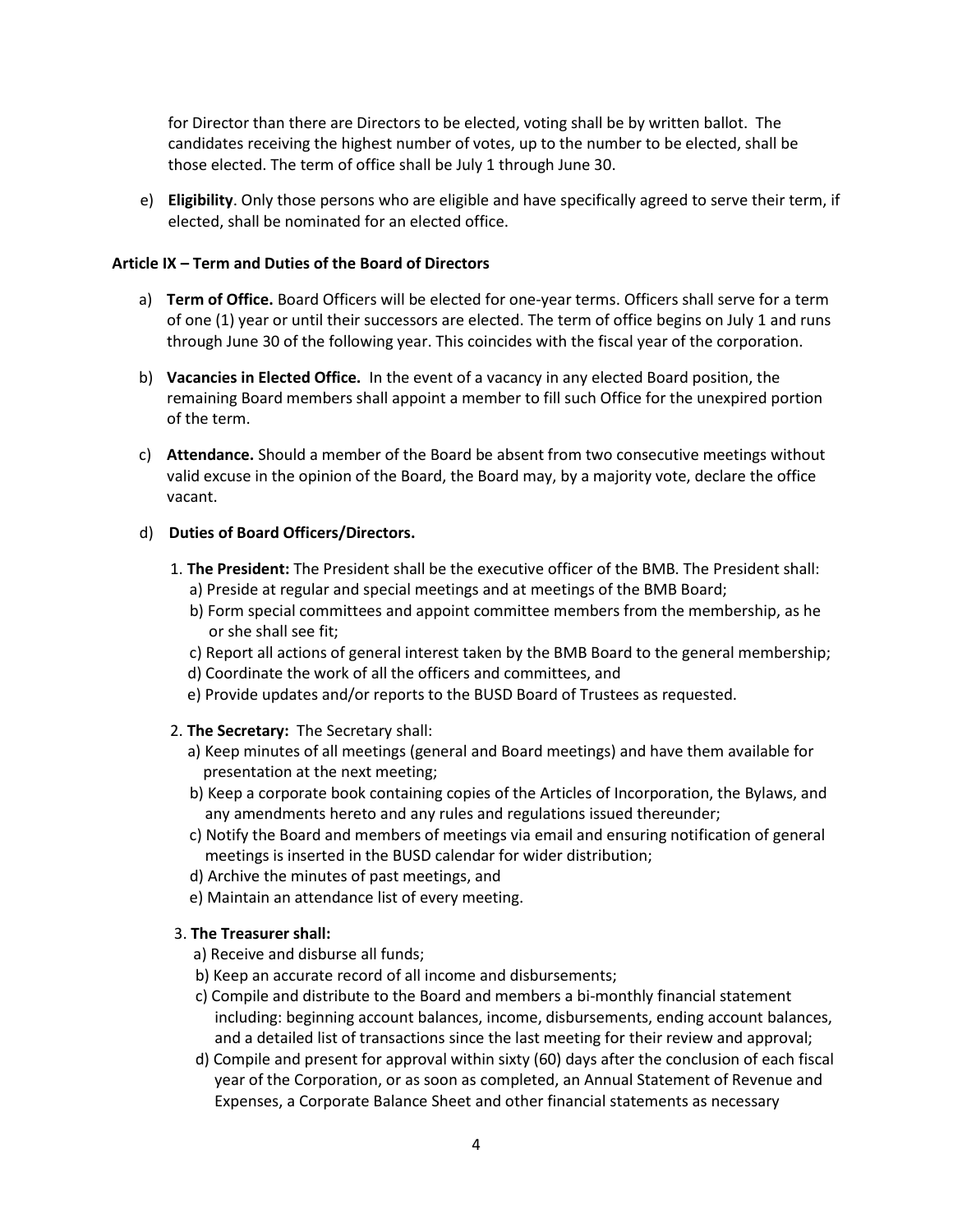regarding the corporation's financial condition;

- e) Interface with the corporation's independent auditor to insure the timely filing of all necessary tax documents and reports, and
- f) Provide tax returns filed from the previous year at the September meeting for inspection.

#### **Article X – Board of Directors**

- a) **Number of Directors:** The Board shall consist of no less than five (5) and no more than nine (9) members and no more than one BUSD elementary school teacher and one BUSD middle school teacher.
- b) **Member(s)-at-Large:** The Board may appoint a Member or Members-at-Large to participate and represent the general membership at Board Meetings.
- c) **Terms of Office:** The terms of office for members of the Board are one-year terms with the option to serve consecutive terms.

#### d) **Transaction of Business**

- 1) **Action at Meetings** Business shall be conducted in compliance with Article V (Voting Authorities and Requirements) of these Bylaws.
- 2) **Action by Unanimous Written Consent**. Any action required or permitted to be taken by the Board may be taken without a meeting if all Directors individually or collectively consent in writing or electronic response to such action. Such written consent or consents shall have the same force and effect as the unanimous vote of the Directors.

#### e) **Resignation and Vacancies**

- 1) **Resignation.** A Director may resign at any time by submitting a written resignation to the President or Secretary of BMB.
- 2) **Declaration of Vacancy.** If a Director becomes ineligible for membership in BMB during his or her term as Director, the Board shall declare a vacancy on the Board.
- 3) **Filling Vacancies.** Should a vacancy occur on the Board, at the next regularly scheduled meeting of members, the members shall elect a Director to serve for the unexpired term.

# **Article XI – Fiscal Matters**

- a) **Fiscal Year.** The fiscal year for the association shall be July 1 to June 30.
- b) **Records and Accounts.** BMB shall keep adequate and correct written records of accounts and of minutes of the proceedings of all meetings.
- c) **Donations/Gifts.** The Board may accept on behalf of the BMB any contribution, gift, bequest, or device for the nonprofit public benefit purposes of this organization as established in Article I, Section c) of these Bylaws.
	- 1) The Board may accept a designated gift for a specific purpose of this organization.
	- 2) The Board has the right to refuse a donation.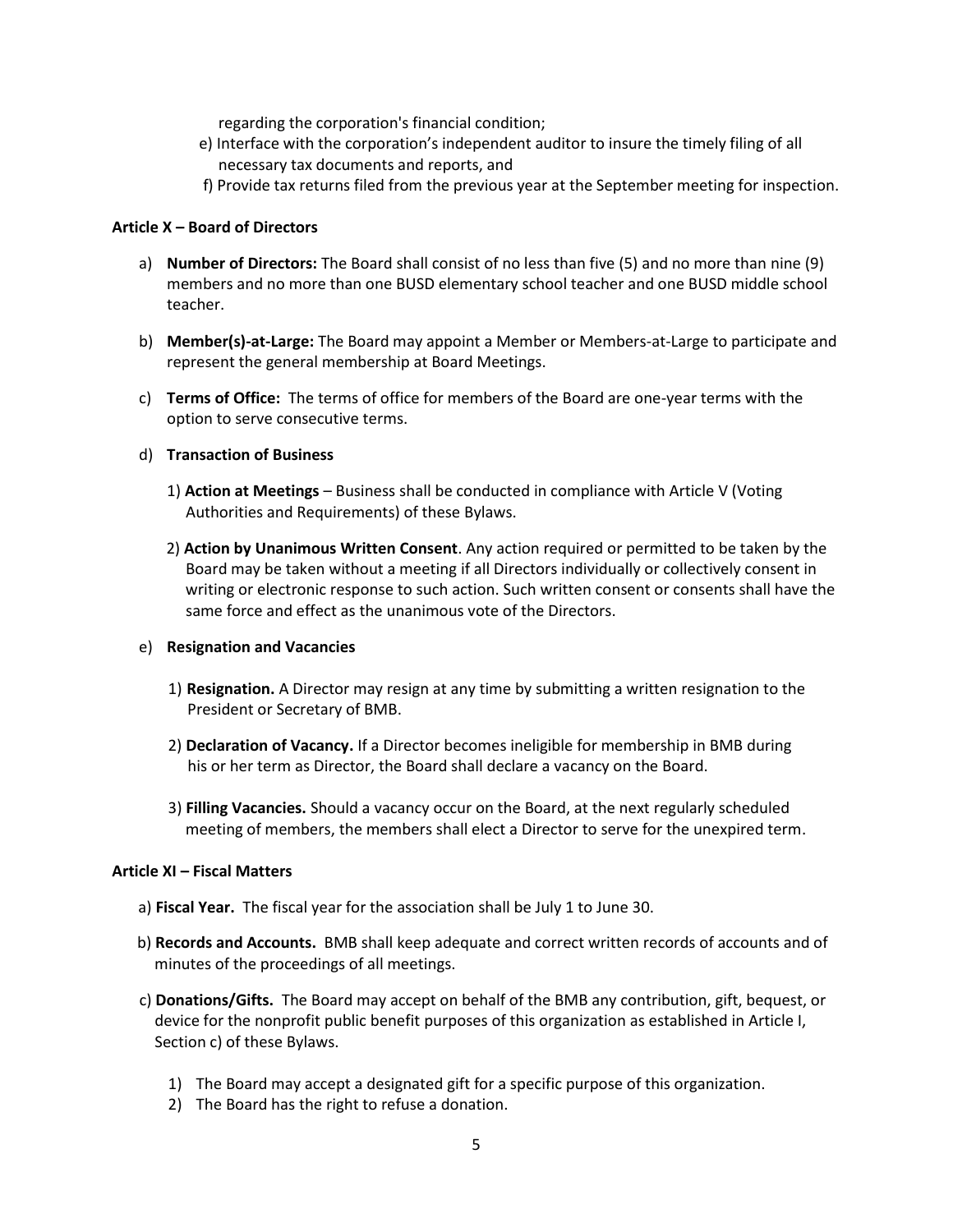- 3) All required paperwork must be completed.
- d) **Proceeds.** The proceeds of the year's donations to the corporation shall be used solely to benefit music programs as set forth in Article I, Section c, of these Bylaws
- e) **Expenditures.** Eligible expenditures shall be determined by a business vote and in accordance with Article I of these Bylaws. From time to time, operating guidelines may be established, by vote of the members, to accommodate expediting payment. However, all expenditures will be presented for approval at meetings.
- f) **Reimbursement.** Reasonable, legitimate and administrative expenses will be reimbursed. Reimbursement of expenses shall be in the form of a reimbursement request with an original receipt. Request for invoices to be paid must confirm goods were received or services were performed prior to payment of invoice.
- g) **Signatures Authority and Account Type.** The President, Treasurer and Secretary shall have signature authority for the disbursement of funds of the corporation. Two signatures shall be required on all checks to disburse any funds of the association. One signature must be the current President or Treasurer. No credit cards or debit cards may be taken out in the organization's name
- h) **Limitation on Power**. Neither the general membership nor the BMB Board shall have any power or authority to borrow money or incur indebtedness to encumber any future Board or member of this non-profit corporation.
- i) **Compensation.** Board members shall serve without any compensation.
- j) **Annual Report.** At the Annual Meeting, the Board shall make an annual report to the general membership containing a statement of the revenues and expenses of the corporation, a statement of the assets and any liabilities of the corporation at the end of the fiscal year.
- k) **Annual Audit/Review.** At the end of the fiscal year, an independent audit or review should be completed by a qualified Auditor and written results should be presented to the Board as soon as available but no later than November in conjunction with filing of taxes. Taxes must be filed by November 15<sup>th</sup> each year. The independent auditor /reviewer shall be chosen by the Board. The independent Auditor must be qualified with a financial or accounting background and must make written reports available to BUSD upon request.

# **Article XII -- Power Limitations**

- a) Notwithstanding any other provision of these articles, the corporation shall not carry on any other activities not permitted to be carried on by a corporation exempt from federal income tax under Section 501(c)(3) of the Internal Revenue Code.
- b) No part of the net funds of the corporation shall benefit, or be distributed to, its members, directors, officers or other private persons except that the corporation shall be authorized and empowered to reimburse reasonable and proper expenses encumbered in the course of furthering the aims and objectives of the BMB.